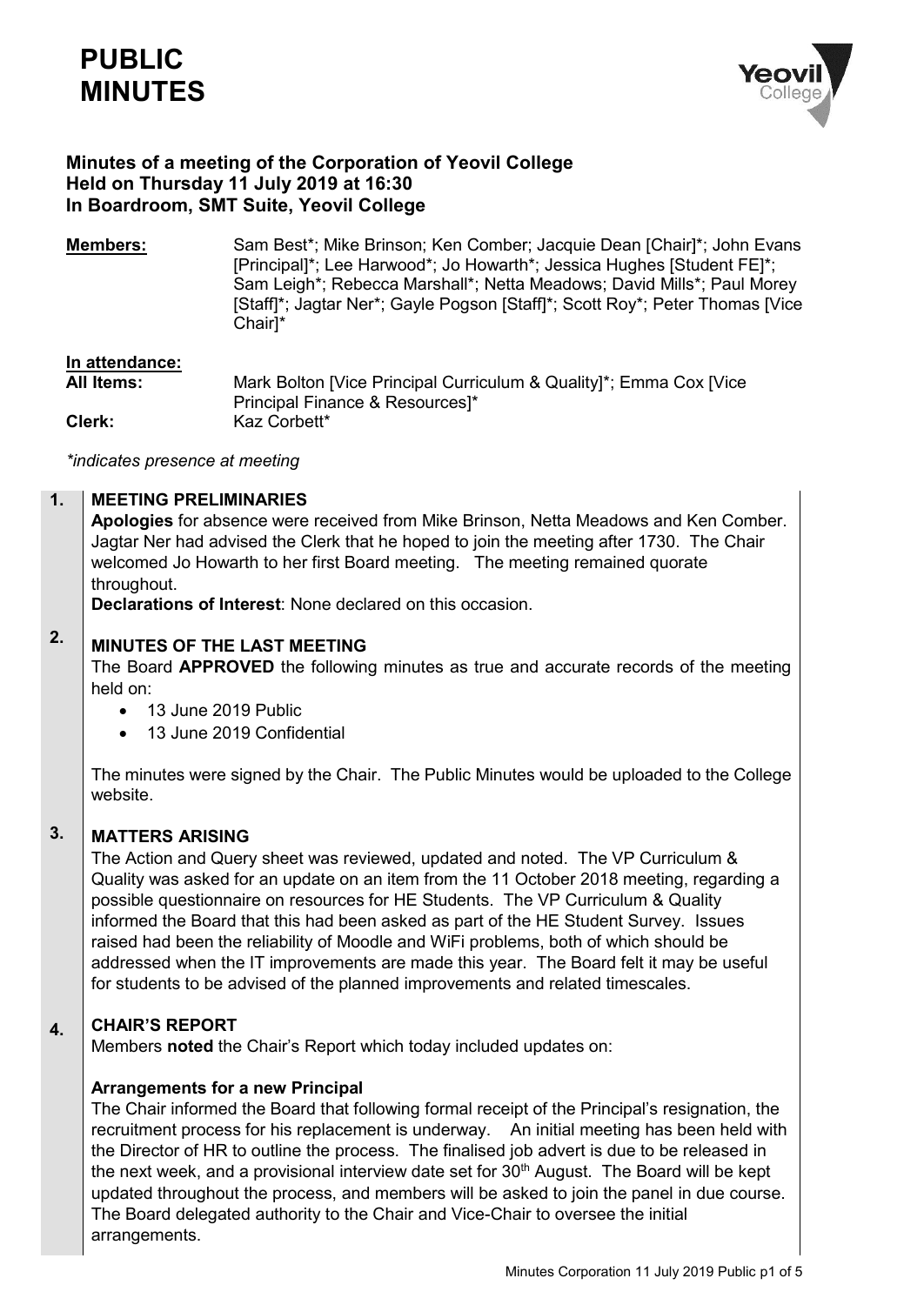# **Stanchester School**

The Chair announced that it had become apparent that Stanchester School were in the process of joining the Bridgwater College MAT. The implications for the College are not known as yet; the situation will continue to be monitored as it develops.

# **Wiltshire College visit**

The Chair informed the Board that she had visited Wiltshire College with the Principal, and had been inspired by the Campus and work completed. Unfortunately the VP Finance & Resources, who was due to attend, had faced transport issues on the day so would look to rescheduling a visit for herself.

# **Search and Governance Committee**

Following today's earlier meeting of the Committee, the Board was asked to approve the following membership extensions:

- Peter Thomas to December 2020
- Scott Roy to December 2020

The Chair announced that Peter Thomas will formally assume the role of Chair of the Corporation in October, and will therefore chair the first meeting of 2019/20. The Board was pleased to note that the induction process for new members has now been formalised; the Clerk will ensure all new appointments have the benefit of this.

# **Shining Stars**

The Chair congratulated Staff and Students involved with the Shining Stars ceremony for another fantastic event.

# **Special Corporation Meeting**

The Chair announced that the Special Meeting planned for Monday  $15<sup>th</sup>$  July was now postponed. The Clerk would advise Members of the new arrangements as soon as possible.

# **AoC SW Principals and Chairs Meeting**

The Chair informed the Board that she had attended an AoC meeting for Chairs and Principals in June. The meeting had a strong financial emphasis, with additional focus on T Levels and EIF changes.

### **5. FINANCIAL UPDATE**

The Board **noted** the May 2019 Management Accounts and related financial commentary in addition to noting a verbal update from the Vice Principal Finance and Resources. The Board was informed that performance remains in line with the flexed budget, with the end of year deficit remaining on track as previously reported with no significant variances. Final figures will depend on which year the premises spend is costed to.

### **6. BUDGET AND 3 YEAR FINANCIAL FORECAST**

The Board had considered this item in the context of the discussions had at the recent Strategy Day, and had agreed in principle to the approach that had been taken to prepare the 2019/20 budget (plus 2 years) as detailed in the 13 June minutes.

Ahead of today's meeting, the Board had been provided with a budget pack that provided detailed information on:

- Financial Objectives
- 2018-19 Outturn against original budget
- Statement of Comprehensive Income 2019-20
- Balance Sheet 2019-20
- Cashflow 2019-20
- 31 July 2020 Ratios
- Covenants
- Contribution by Curriculum Areas
- 3 Year Plan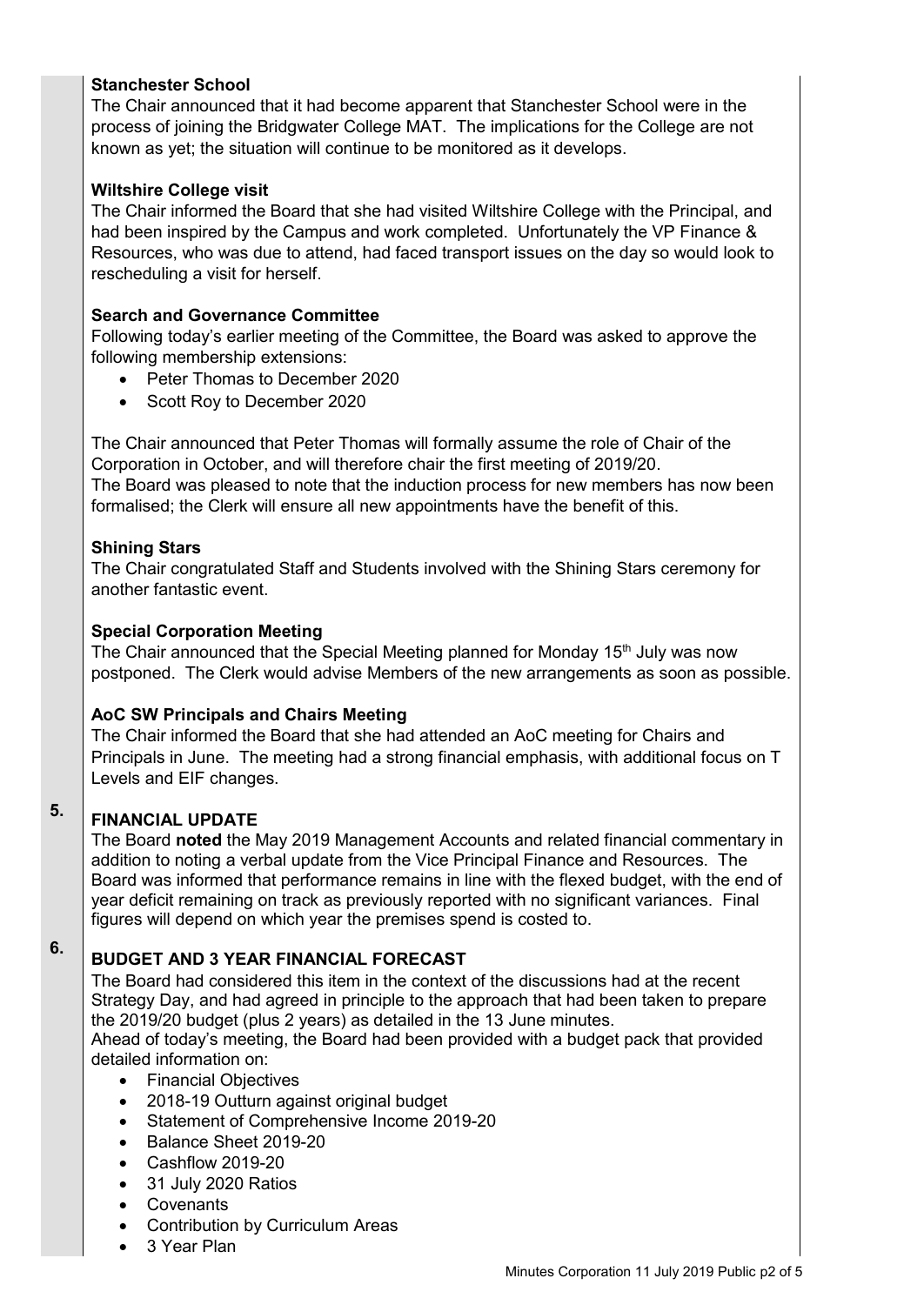- Financial Health Scoring
- Assumptions
- Sensitivity Analysis and Key Risks

The Board **APPROVED** the College's 3 year financial plan, including the 2019/20 budget for submission to the ESFA by 31 July 2019.

Confidential Minutes are recorded separately.

*Jagtar Ner arrived at 17.45*

#### **7. BUILDINGS UPDATE**

The Board noted a Buildings Update from the VP Finance & Resources. There are a considerable amount of works planned in for the summer break, with the team currently working on cabling upgrades in preparation for the new Wireless network. Significantly, the long awaited demolition of Hollands House will take place and additional car parking built in its place. This is hoped to cost approximately £78k, however the final figure will depend on the asbestos disposal costs.

#### **8. TEACHING AND LEARNING**

The Board **noted** a Teaching and Learning update from the Chair of the Curriculum, Quality & Assurance Committee, alongside the minutes of the Committee's June meeting. Particular points noted included:

- A new system for Target setting has been implemented; the Committee will monitor its accuracy
- A lesson observation system will be reinstated, with more regular reports to the **Committee**
- HE will be scrutinised in more detail going forward

The VP Curriculum & Quality informed the Board that 2019/20 applications were looking very encouraging.

#### **9. STRATEGIC AIMS 2019-2022**

The Board had considered the draft Strategic Aims in detail at its June Strategy Day, and Members had been invited to forward any further comment to the Principal before today's meeting. The Principal thanked Sam Leigh for meeting with him to discuss the Strategic Aims from a commercial perspective. Following this meeting the Head of Marketing has been tasked with producing a smaller brochure for external distribution. The more extensive Strategic Plan will continue to be issued to all Staff for internal use. The Board **approved** the Strategic Aims 2019-22.

#### **10. PRINCIPAL'S REPORT**

The Corporation **noted** the Principal's Report. On this occasion there was particular emphasis upon:

- T Level Update
- Staffing Update
- Apprenticeship target setting
- Preparing Staff for EIF
- Year 10 and Year 8 Taster Days
- In Year Progress: KPIs and Operating Statement Update

The Board then noted the updated Operating Statement for 2018/19.

### **11. LEGAL, POLICY and REGULATORY MATTERS**

**Annual Review of Confidential Material 2018/19**

The Corporation carried out its annual review of Confidential Material. With no amendment to the Clerk's paper, the Corporation noted and **APPROVED** which material is currently for inspection (public) and for exclusion from inspection (confidential). It was noted that there

Minutes Corporation 11 July 2019 Public p3 of 5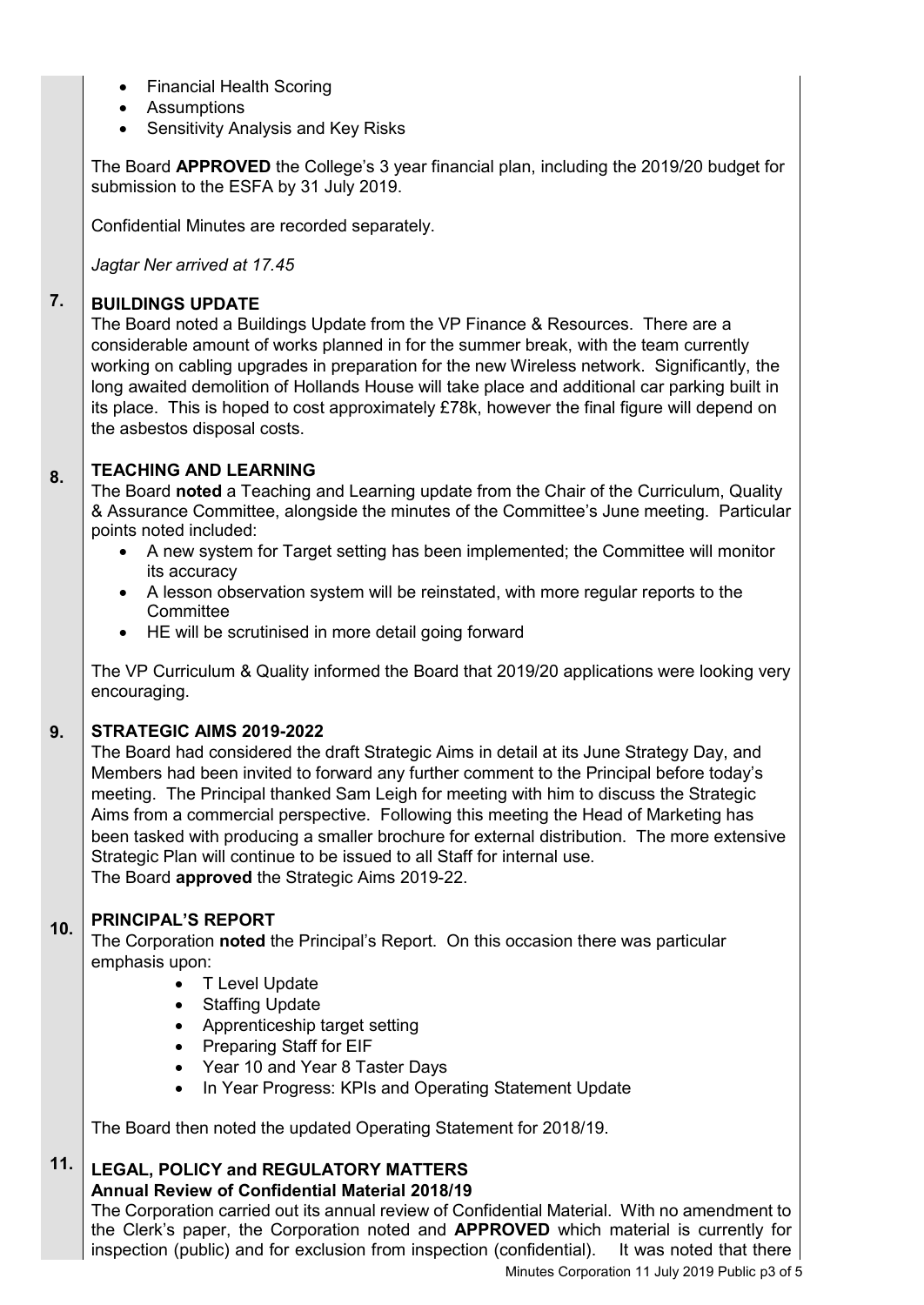had been no requests for public inspection of the Board's or it's Committees' papers during the period of review. **Meeting dates 2019/20** The Board **Approved** its meeting dates for 2019/20. The Clerk was asked to create a similar document for College events. **Terms of Reference and Work Programmes 2019/20** The Board **APPROVED** the Terms of Reference and Business Cycles for the Corporation and its Committees for 2019/20 as set out in the Clerk's paper. **Safeguarding Policy** The Board **Approved** the updated Safeguarding Policy, which contained minor updates relating to changes in documents and legislations underpinning the policy. **Data Protection Policy** The Board **Approved** the updated Data Protection Policy. The VP Finance & Resources informed the Board that this policy had been overhauled last year to reflect the introduction of GDPR. This update contained only minor changes due to recommendations made by the Internal Auditors, including the addition of the use of CCTV protocol. **Policy Approvals and Delegation arrangements** The Corporation **noted** the updated annual policies monitoring information, following work undertaken by the VP Finance & Resources to remove outdated items and chase outstanding updates. The Board were asked to consider whether they wanted to continue to oversee Procedures, or whether these could be removed from the document. The Clerk will consult with other Governance professionals and advise the Board on this matter at its next meeting. **Corporation Seal 2018/19** The Board noted the report which detailed use of the Corporation Seal during 2018/19. **Annual Safeguarding Report – Internal report to Governors**  The Board **noted** the Safeguarding Annual Report for the period 01 August 2018 to 31 July 2019 alongside a verbal update from the Safeguarding Lead Governor. Highlights included: 557 referrals have been made throughout the year (some students are attached to multiple referrals) 6 students receiving additional support were recognised at the Shining Stars awards MyConcern still needs to be fully understood to allow the College to receive more useful reports The impact of the tragic loss of a student to suicide continues to be felt The number of Safeguarding officers across College is low, a paid officer may be considered in the future High instances of users failing to attend counselling appointments College chaplain has now sadly left the college to take on his own parish, and it is unknown if he will be replaced **Equality and Diversity Annual Report**  The Board **noted** the Equality and Diversity Annual Report which detailed progress made during the past year, and contained data tables scrutinising learner performance in relation to protected characteristics. Some protected characteristics were excluded from the report (Maternity/pregnancy, gender re-assignment, sexual orientation, marriage and religious belief). One Member asked why these were not included, as they were equally important to analyse. The VP Curriculum & Quality would investigate. **Clerk Clerk VP C&Q**